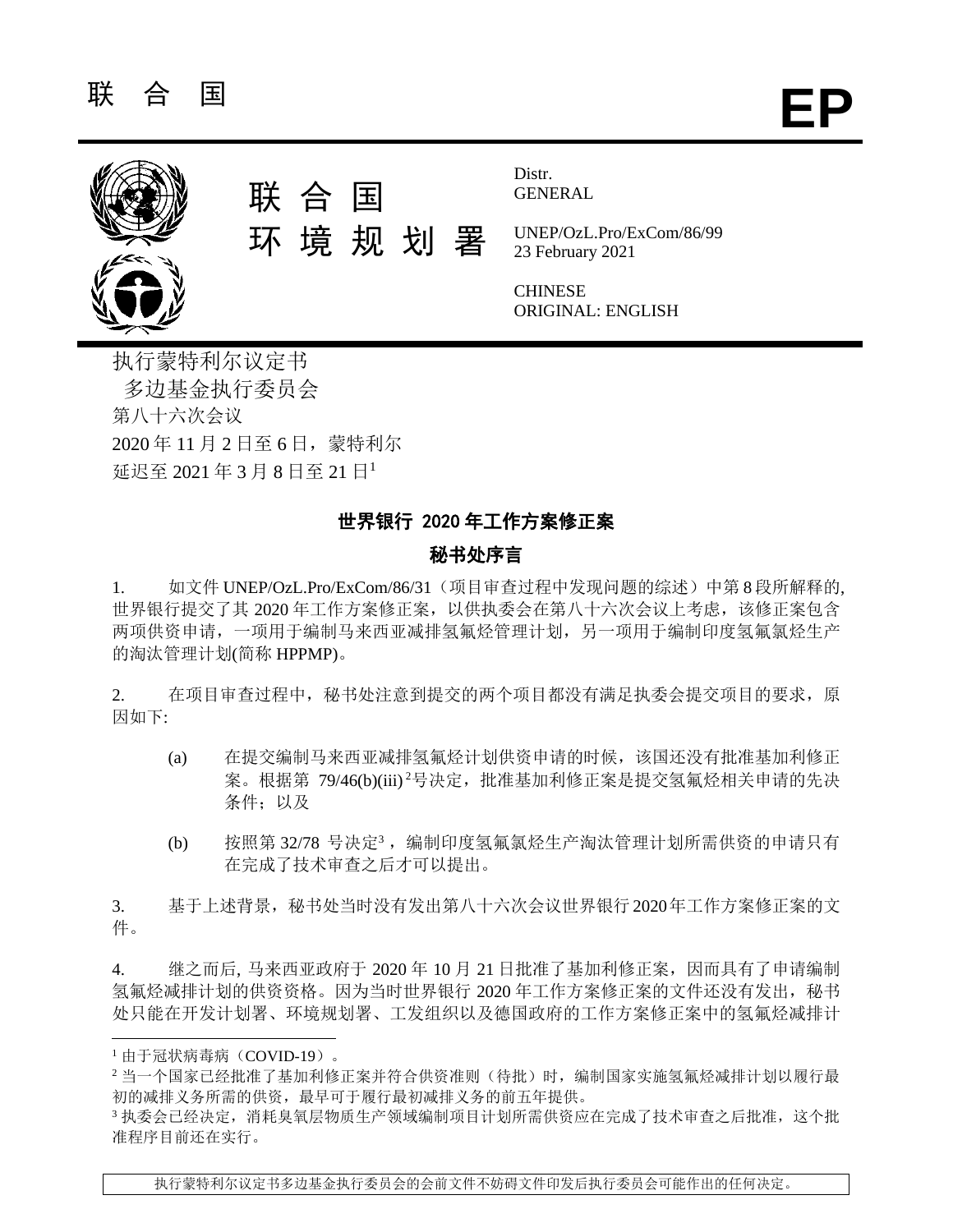划预备供资的项下,包含在文件 UNEP/OzL.Pro/ExCom/86/31,中提交申请。该文件请执行委员会 按照第 84/54(a)(iii) 号决定, 在商定氢氟烃减排管理计划编制资金的准则后, 审议表 1 所列的 24 个 国家(包括马来西亚政府的申请)编制氢氟烃减排管理计划的资金申请。

5. 随后, 在为第八十六次会议制定的闭会期间批准程序中4, 执行委员会同意审议, 除了编制 氢氟烃减排计划的资金申请外,在文件 UNEP/OzL.Pro/ExCom/86/31中提出的所有问题。编制氢氟 烃减排计划资金申请包括德国政府双边合作的项目;开发计划署,环境署和工发组织的 2020 工作 方案修正案中的项目;以及世界银行提交的马来西亚的项目。这些申请将被提交到推迟的第 86 次 会议上进一步审议<sup>5</sup>。

6. 综上所述,发出本文件以供在推迟的第八十六次会议上审议。

# 基金秘书处的评论和建议

7. 世界银行请求执行委员会为表 1 中所列的 2020 年工作方案修正案的项目提供 250,000 美 元,外加机构支助费用 17,500 美元。

## 表 1: 世界银行 2020 年工作方案修正案

| 国家             | 活动/项目        | 申请数额<br>(美元) | 建议数额<br>(美元) |  |  |  |
|----------------|--------------|--------------|--------------|--|--|--|
|                | 建议单独审议的活动    |              |              |  |  |  |
| 氢氟烃减排管理计划项目的编制 |              |              |              |  |  |  |
| 马来西亚           | 氢氟烃减排管理计划的编制 | 250,000      | $\ast$       |  |  |  |
|                | 小计           | 250,000      | $\ast$       |  |  |  |
|                | 机构支助费用       | 17,500       | $\ast$       |  |  |  |
|                | 合计           | 267, 500     | $\ast$       |  |  |  |

\* 单独审议

<sup>4</sup> 于 2020 年 11 月 10 日到 12 月 14 日举行。

<sup>5</sup> 文件 UNEP/OzL.Pro/ExCom/86/IAP3 第 120 段。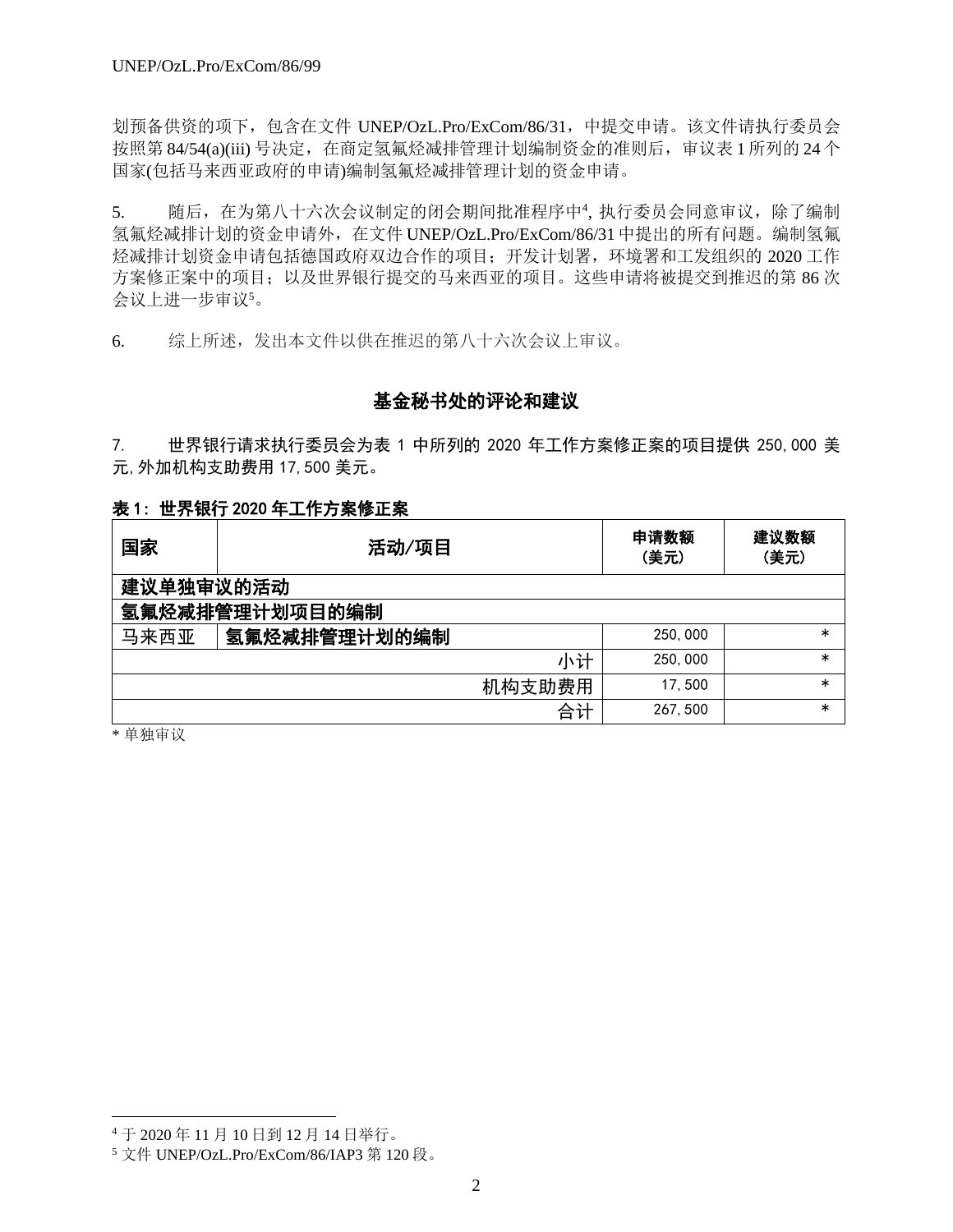## 建议单独审议的活动

## 氢氟烃减排管理计划项目的编制

## 项目说明

8. 作为指定的执行机构,世界银行提交了编制马来西亚氢氟烃减排管理计划的要求,如表 1 所示。项目建议书含在本文件附件一<sup>6</sup>。

## 秘书处的评论

9. 作为指定的执行机构,世界银行提交了编制马来西亚氟氯烃减排综合战略的活动描述,其 中包括各项活动的相应费用,文件以编制氢氟氯烃淘汰的阶段性计划(HPMPs)的申请格式呈现。 呈件中包括估算的 2015 至 2018 年氢氟烃及其混合物的进口量信息;这个信息是从扶持活动期间 收集的信息和数据而来;还包括了更新氢氟烃消费量的调查数据,与利益相关者进行磋商制定氢 氟烃减排战略,并编制了氢氟烃使用行业的投资项目和技术援助等准备项目的一系列活动。

10. 编制氢氟烃减排计划所需的经费是基于扶持活动的资金(载于第 79/46(c)号决定中)。秘 书处指出,为编制计划而请求的供资额是指导性的,因为实际数额将在执行委员会审议第 5 条国 家编制氢氟烃减排计划的准则草案,即文件 UNEP/OzL.Pro/ExCom/86/88,时确定(第 84/54(a)号 决议)。

11. 由于编制氢氟烃减排管理计划的实际供资量还有待批准,秘书处根据审查氢氟氯烃淘汰管 理计划编制要求的经验,并考虑了执委会以前对类似项目的决定,对呈件进行了审查。审查之后, 秘书处注意到马来西亚提交的文件符合供资要求,因为该国当时已经批准了《基加利修正案》, 并且提交了政府的背书,表明该国打算对氢氟烃减排采取早期行动。列出的活动项目也类似于编 制氢氟氯烃淘汰管理计划时需要的活动;一些活动类似于氢氟烃减排扶持活动中所包括的项目, 这些项目已经得到了资金,目前正在实施中。

12. 世界银行澄清说,在制定马来西亚氢氟烃减排的总体战略时,将考虑包括在扶持性活动下 开展的活动,因为这些活动是与氢氟烃减排有关的首要行动,并为批准《基加利修正案》做出了 贡献。在第 86 次会议上批准该资金申请将使氢氟烃的减排活动在 2022 年得以开始实施,并实现 对《基加利修正案》的履约。

13. 秘书处曾经通知世界银行不能够推荐这个供资申请,因为相关的供资导则还有待于在86次 会议上讨论。

## 秘书处的建议

**14.** 与议事日程 9(a)下关于项目审查期间发现问题的综述,以及议事日程 13(c)下关于第五条国 家氢氟烃减排计划编制的供资导则草案(第84/54(a)决议)的讨论保持一致,执行委员会可以考虑 马来西亚的关于氢氟烃减排管理计划编制的供资申请,详见表 1。

<sup>6</sup> 项目建议书摘自世行 2020 年九月提交的 2020 年工作方案修正案中。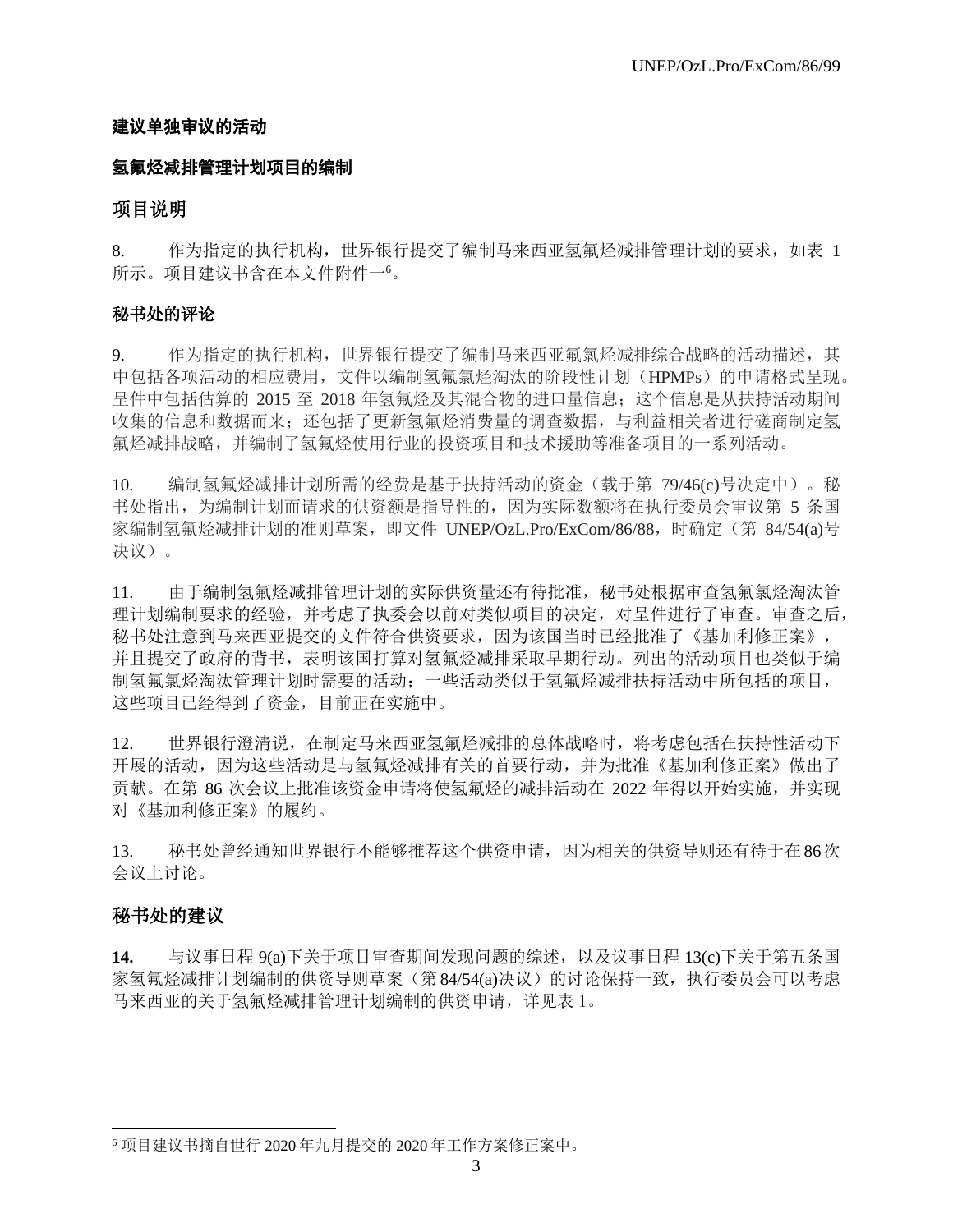## **Annex I**

## **REQUEST FOR PROJECT PREPARATION OF STAGE I KIGALI HFC PHASEDOWN MANAGEMENT PLAN FOR MALAYSIA (Extract from the World Bank's work programme amendments for 2020)**

## **Background**

The Government of Malaysia is fully committed to the Montreal Protocol (MP) and the Climate Change Convention. It acceded to both the Vienna Convention for the Protection of the Ozone Layer and the Montreal Protocol on Substances as well as all the subsequent amendments as indicated in [Table 1.](#page-3-0) Malaysia was expected to ratify the Kigali Amendment in 2020 after the Cabinet approved the ratification in early 2020. However, the change in government leadership in March 2020 requires the new Cabinet to re-approve the ratification. The Ministry of Environment and Water had already restarted the process and now expect the ratification would take place in early 2021.

| <b>Instrument</b>         | <b>Date of Ratification</b> |
|---------------------------|-----------------------------|
| Vienna Convention         | 29-Aug-1989                 |
| <b>Montreal Protocol</b>  | 29-Aug-1989                 |
| London Amendment          | 16-Jun-1993                 |
| Copenhagen Amendment      | 5-Aug-1993                  |
| <b>Montreal Amendment</b> | 26-Oct-2001                 |
| Beijing Amendment         | 26-Oct-2001                 |
| Kigali Amendment          | Expected early 2021         |

#### <span id="page-3-0"></span>**Table 1: Malaysia Ratification Dates - Vienna Convention, MP, and Amendments**

As of 1 January 2010, Malaysia has fulfilled its commitment to phase out consumption of all controlled substances with the exception of hydrochlorofluorocarbons (HCFCs).

### **Findings from Enabling Activities for HFC Phasedown in Malaysia**

The enabling activities for HFC phasedown in Malaysia was approved by the  $80^{th}$  ExCom (decision  $80/52$ ) and completed in June 2020.

### HFC Consumption in Malaysia

Based on the information and data collected during the implementation of the enabling activities, total consumption of HFCs from 2015 through 2018, grouped into pure HFCs and HFC blends, are shown in [Table 2.](#page-3-1) The import data collected from both the primary and secondary sources indicate that only 11 out of the total 18 pure HFCs controlled by the MP were imported during 2015–2018. In addition to pure HFC imports, Malaysia also imported 19 HFC blends during the same period. Malaysia does not produce HFCs.

<span id="page-3-1"></span>

| Chemical          | 2015     | 2016     | 2017     | 2018     |
|-------------------|----------|----------|----------|----------|
| Pure HFCs         | 3,067.45 | 4.124.54 | 4.313.48 | 4.552.96 |
| <b>HFC</b> blends | 3.822.00 | 3,790.58 | 3.901.75 | 3.813.25 |
| <b>Total</b>      | 6.889.45 | 7.915.12 | 8.215.23 | 8.366.21 |

#### **Table 2: Consumption of Bulk HFCs and HFC Blends from 2015 to 2018 (MT)**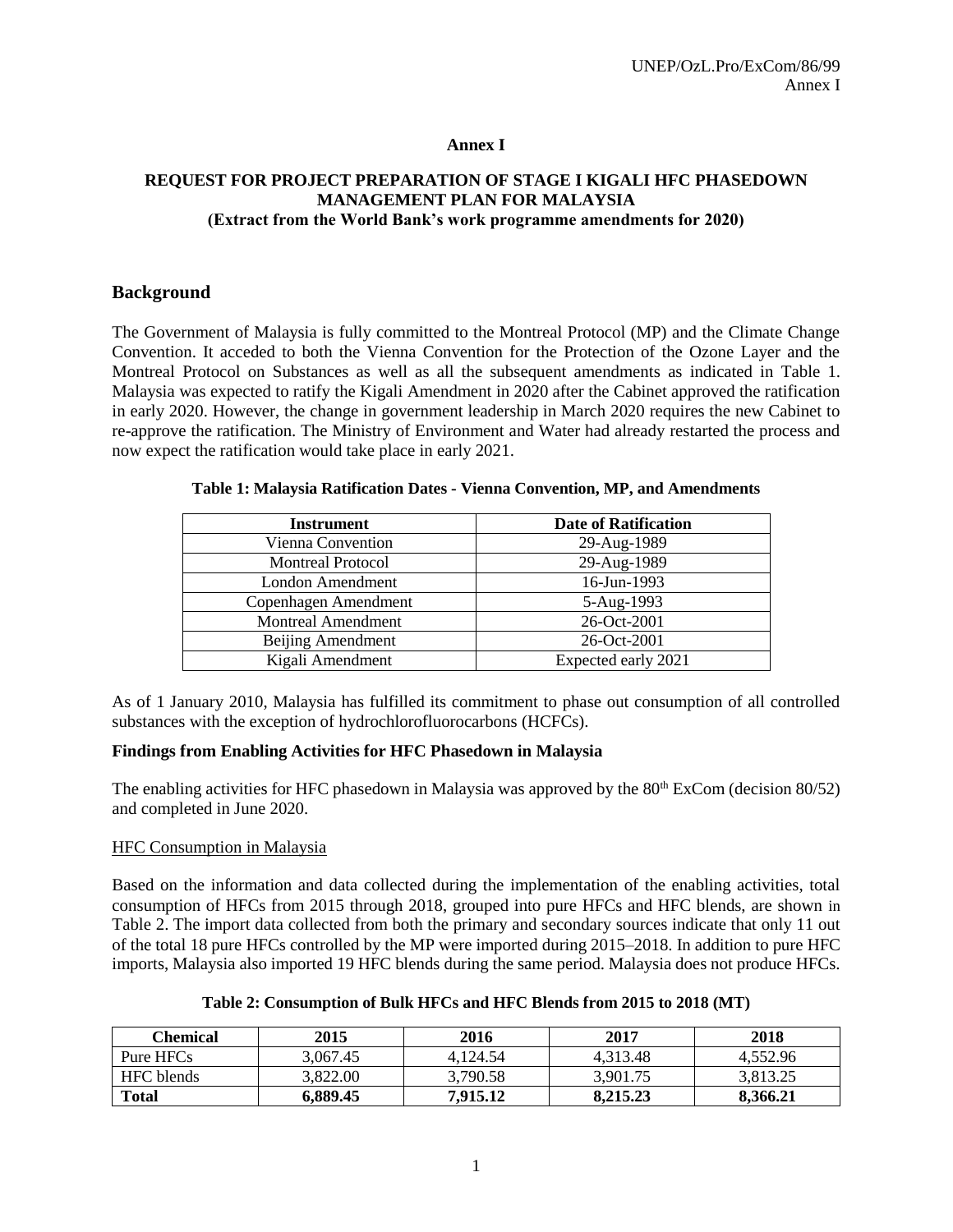### UNEP/OzL.Pro/ExCom/86/99 Annex I

Major consumption of HFCs can be classified into six sectors: (a) AC, (b) refrigeration, (c) mobile AC, (d) foam, (e) fire protection, and (f) solvent cleaning as depicted in [Figure 1.](#page-4-0)



**Figure 1: HFC Consumption by Industry Sector**

## <span id="page-4-0"></span>Kigali HFC Baseline for Malaysia

According to the Kigali Amendment, the HFC baseline consumption for Malaysia (as an Article 5, Group 1 country) will be determined by the average HFC consumption between 2020 and 2022 plus 65 percent of the GWP of the HCFC baseline. The calculated GWP of 65% of HCFC consumption baseline of Malaysia is 8.20 million tons CO2 equivalent.

The average HFC consumption between 2020 and 2022 is estimated from the data collected from 2015 through 2018 with the assumption that HFC consumption for each subsector/application will follow the same growth rate. The average HFC consumption for the baseline period (2020 to 2022) is estimated to be 10,631.31 MT, which is equivalent to 21.93 million tons of CO2 equivalent (mtCO2e). Thus the estimated HFC baseline for Malaysia is 30.13 mtCO<sub>2</sub> (21.93 mtCO<sub>2</sub> from HFCs and 8.20 mtCO<sub>2</sub> from 65 percent of the HCFC baseline).

### HFC Projection under Business-as-Usual Scenario

Based on the 2015-2018 consumption data and growth rate in each application, consumption forecast in key sectors under the business-as-usual (BAU) scenario from 2018 to 2045 is shown in [Figure 2](#page-5-0) below.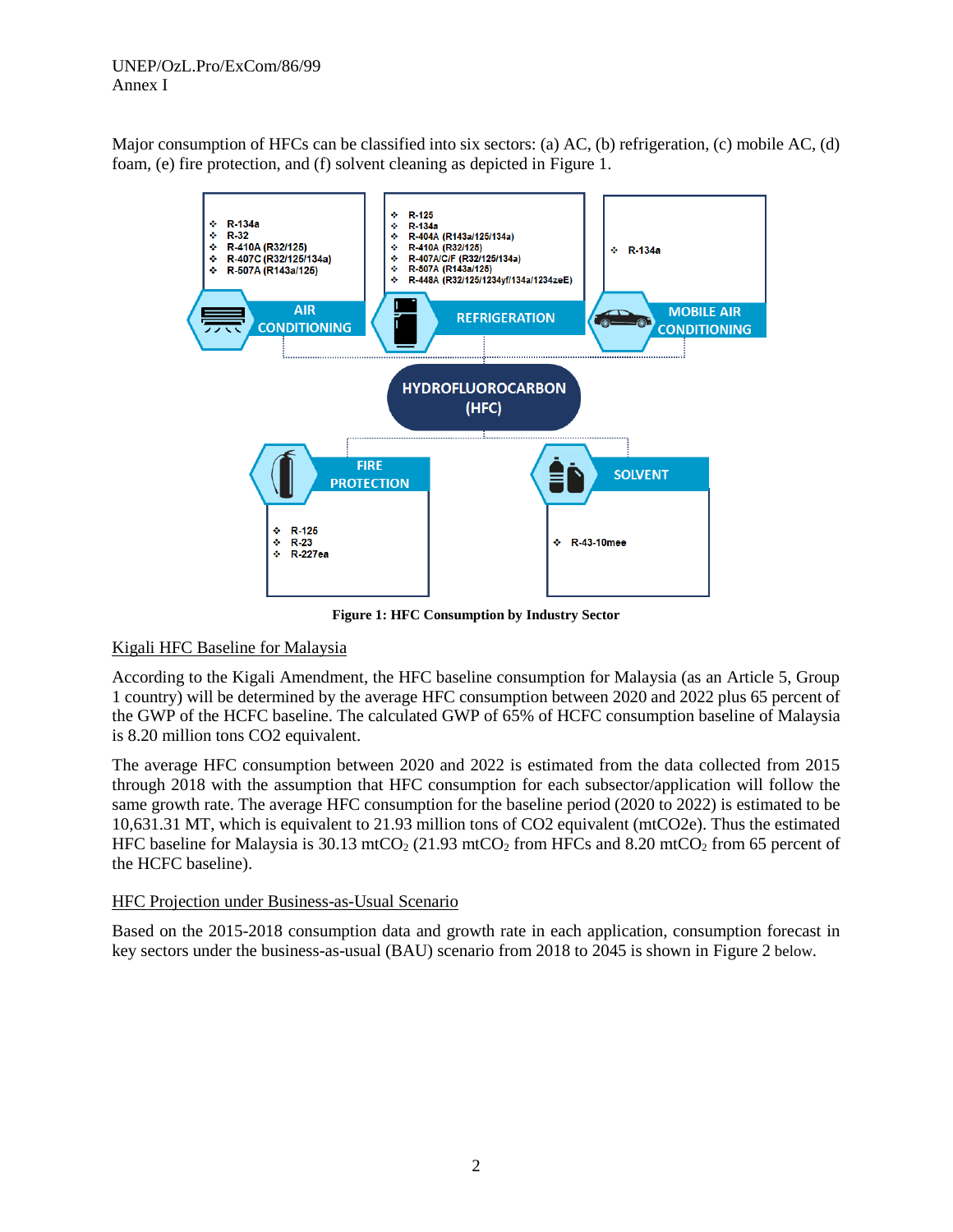

**Figure 2: 2018 versus Projected 2024 Consumption in Key Sectors under BAU Scenario**

<span id="page-5-0"></span>Under the BAU scenario, Malaysia HFC consumption would quickly grow and exceed the freeze target in 2024 as shown in **[Table 3](#page-5-1)**.

|  |  | Table 3: HFC Consumption under the BAU Scenario (million tCO2) |  |  |  |
|--|--|----------------------------------------------------------------|--|--|--|
|--|--|----------------------------------------------------------------|--|--|--|

<span id="page-5-1"></span>

| $\sqrt{2}$<br>million<br>JZ.             | 2018               | 2024                       | 2029  | 2035  | 2040 | 2045   |
|------------------------------------------|--------------------|----------------------------|-------|-------|------|--------|
| <b>HFC</b><br>'BAU<br><b>Consumption</b> | $\sim$<br>. v. j 4 | nn.<br>$\sim$<br>ہ ہے کہ ا | 50.52 | 70.30 | ⊥ تـ | ے بے ب |

### Phasedown Intervention

The study developed under the HFC enabling activities considers sector-specific interventions from 2024 to 2045 to support full compliance with all the phasedown targets during the same period. Considering the likely technology pathways that the sectors and applications will follow under the BAU scenario, and taking into account the Stage II HPMP, a series of interventions in the key HFC sectors and subsectors are considered for each major control period of the KA that would enable Malaysia to, at a minimum, comply with the estimated baseline consumption and subsequent reductions up to the final 2045 reduction step. HFC consumption projections for the four scenarios described earlier are shown in [Figure 3.](#page-5-2) All proposed scenarios would secure Malaysia's full compliance with its estimated phasedown obligations under the KA.



<span id="page-5-2"></span>**Figure 3: Malaysia's HFC Phasedown Schedule against Intervention Scenarios**